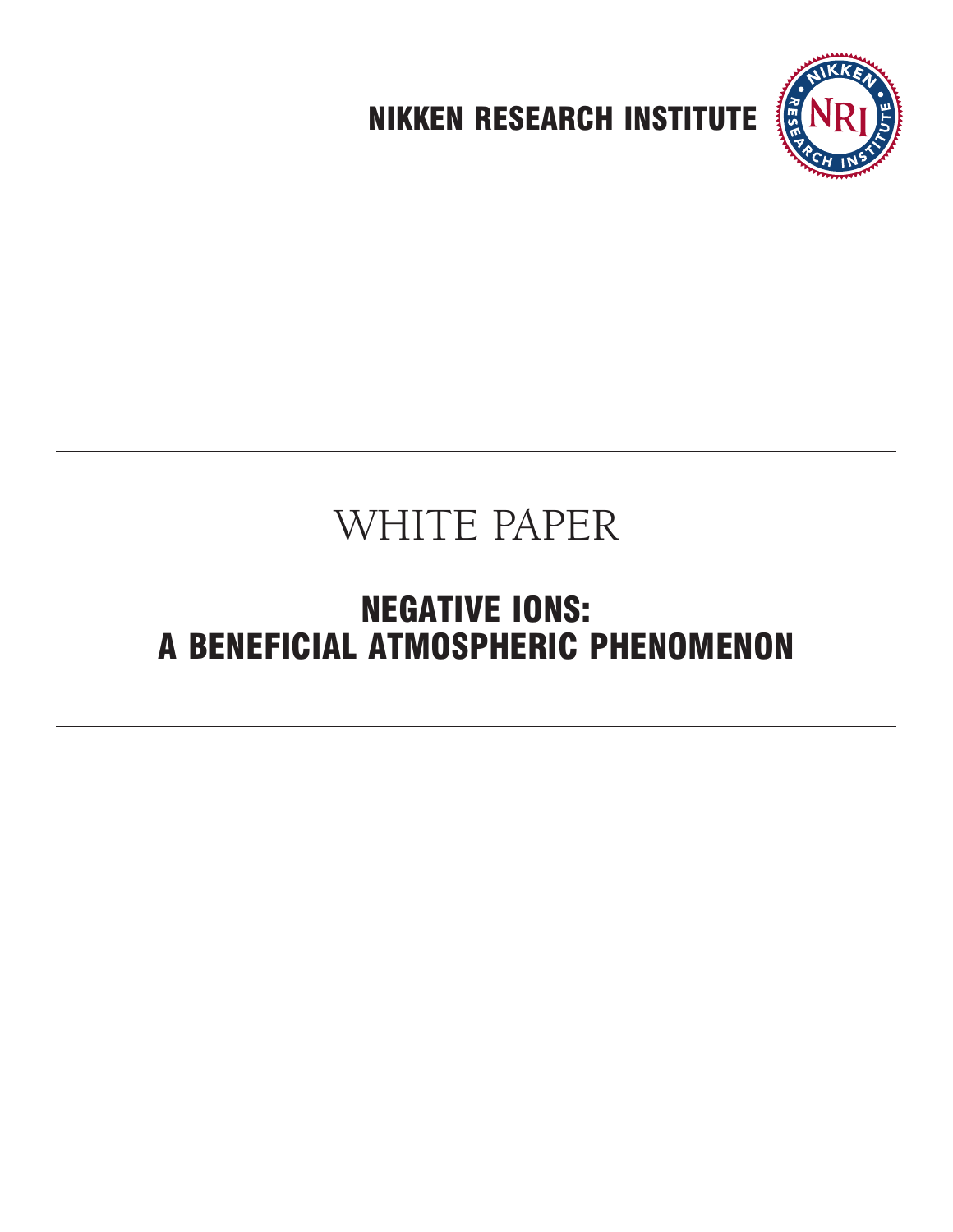WHITE PAPER — **Negative ions: a beneficial atmospheric phenomenon**

### **NEGATIVE IONS: A BENEFICIAL ATMOSPHERIC PHENOMENON**

This paper describes the observable and potential effects on human physiology produced by elevated levels of negative ions.

#### **1. What are negative ions?**

Negative ions are odorless, tasteless, and invisible molecules that we inhale in abundance in certain environments.

Ions are charged particles — either positive or negative — found in the air. Under certain conditions, increased amounts of these ions are created naturally. For example, the action of ocean waves on a beach creates a large number of negativelycharged ions. Conversely, electrical activity (such as the operation of electrical equipment) is known to project positivelycharged ions into the surrounding air.

The presence of increased amounts of negative or positive ions has been reported as affecting mood or health in the sense of feeling well or unwell. It is a widely recognized anecdotal effect that many people feel a sense of renewed vigor or well-being when visiting the seashore or a forest, two environments in which high amounts of negative ions are present [1]. In contrast, frequent exposure to electrical equipment in operation (which produces positive ions) has been reported to cause a feeling of fatigue or even illness in some people.

Although nature produces negative ions, the environments in which most of us live do not do not afford a higher than average level of these ions. However, in areas where electrical equipment is present, positive ions are generated in amounts significantly higher than are found naturally. For those who feel the effect of these ions, a negative-ion generator might be a practical remedy for neutralizing their exposure [2].

|                       | <b>NEG. IONS</b> | POS. IONS | TOTAL |
|-----------------------|------------------|-----------|-------|
| Clear mountain air    | 2000             | 2,500     | 4,500 |
| Normal sea-level air  | 1,500            | 1,88      | 3,300 |
| Before a storm        | 750              | 2,500     | 3,250 |
| After a storm         | 2,500            | 750       | 3,250 |
| Typical modern office | 150              | 200       | 350   |
| Closed moving vehicle | 50               | 150       | 200   |

**Table 1.** Average ion count, in number of ions per cubic meter of air

#### **2. Effects of exposure**

Negative ions appear to contribute to positive changes in mood and behavior [1, 2]. It also appears that it is impossible to get an "overdose" of these negative ions, i.e., there is no upper limit that would counteract the beneficial effect reported. Generally, the more negative ions a person is exposed to, the better and more uplifted he feels.

Positive ion exposure, or the lack of sufficient negative ions, may cause serotonin hyperfunction syndrome or "irritation syndrome." This condition may include sleeplessness, irritability, tension, migraine, nausea, heart palpitations, hot flashes with sweating or chills, tremor and dizziness. In addition, elderly persons may become depressed, apathetic and extremely fatigued.

Human mood disorders (depression) are effectively treated with drugs which specifically block the reuptake of serotonin into the presynaptic axon terminal, for example fluoxetine (Prozac) and Zoloft. This suggests that positive ions may play a part in this condition and the condition may be safely treated with negative-ion therapy [3].

Research suggests that some allergy-provoking substances, such as dust and pollen, have a positive electrical charge [2].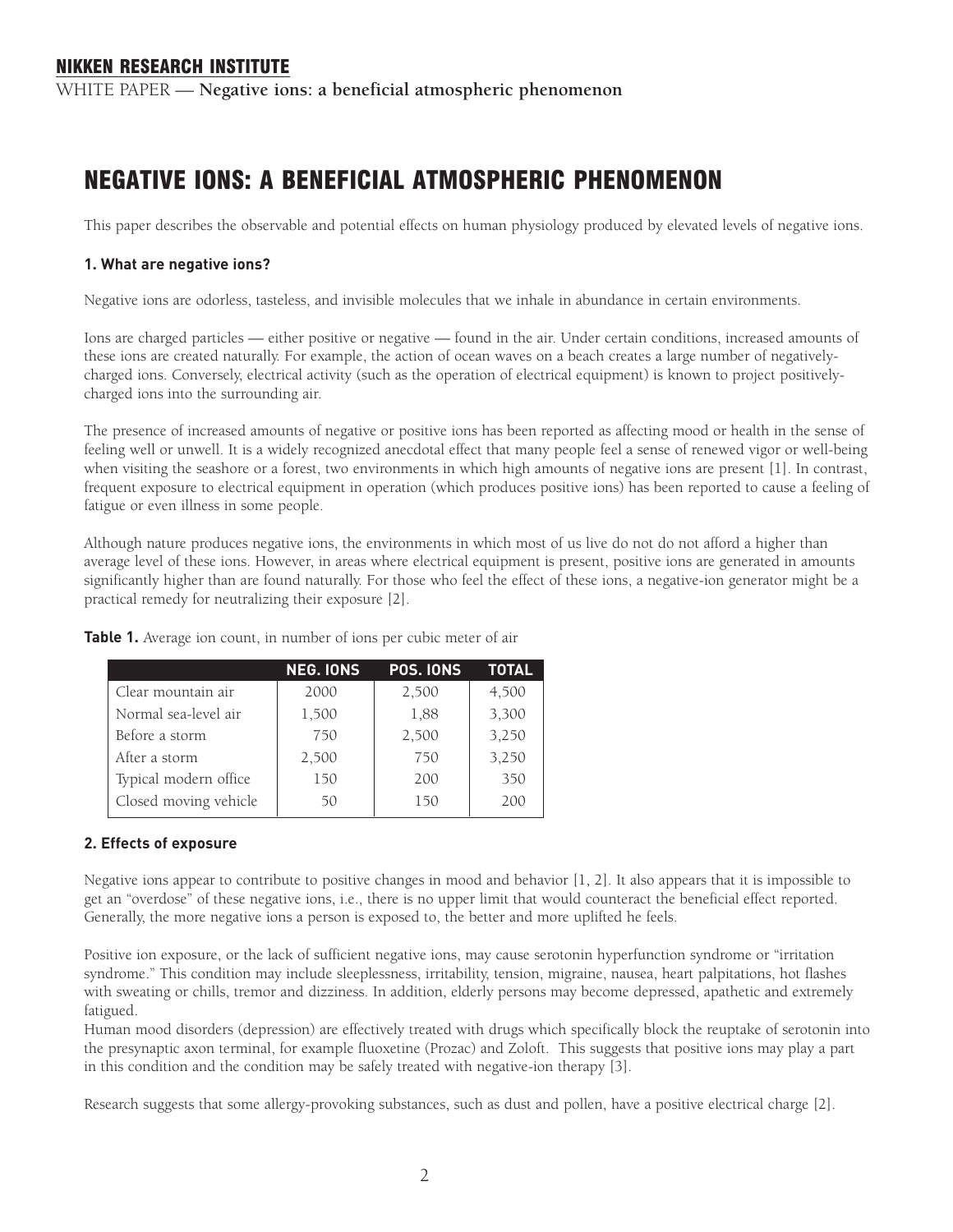WHITE PAPER — **Negative ions: a beneficial atmospheric phenomenon**

Negative ions appear to counteract the allergenic effects of these positively charged ions on respiratory tissues [4][5]. Negative ions also have other beneficial effects for the respiratory system [6][7].

#### **3. Negative-ion observation and research**

In his medical practice, a physician, Jonathan Wright, M.D., reports that although his patients note varying responses, exposure to negative ions generally led to favorable effects, and many individuals experience relief from respiratory allergies. Some allergy sufferers report considerable relief, with allergic reactions resolving completely after negative-ion therapy. According to Dr. Wright, the majority of allergy sufferers can reduce reliance on other treatments (nutritional, biochemical, or prescription medication) during negative-ion therapy [8].

A Hiroshima University study found that the most effective means of decreasing allergic inflammation reactions is avoidance of the aeroallergen. Yet ion irradiation resulted in a remarkable decrease in in vitro and in vivo allergenicities of atomized Japanese cedar pollen extracts [9].

Goel at the Department of Psychology at Wesleyan University compared the short-term effects of bright light, an auditory stimulus, and high- and low-density negative ions on mood and alertness in mildly depressed and non-depressed adults. The auditory stimulus, bright light and high-density ions all produced rapid mood changes — with small to medium effect — in depressed and non-depressed subjects, compared with the low-density placebo, despite equivalent pre-study expectations. Thus, these stimuli improve mood acutely in a student sample, including a subset with depressive symptoms [11].

High concentrations of negative ions are essential for high energy and positive mood [12]. Marian Diamond, a professor of neuroanatomy at the University of California, Berkeley, has found that levels of negative ions are inversely related to levels of serotonin in the brain. Negative ions suppress serotonin levels in much the same way that natural sunlight suppresses melatonin. Hence the invigorating effect of fresh air and sunshine and the correspondingly depressed feelings associated with being closed in and dark. If negative ions are depleted, subjects experience an increase in serotonin and its attendant drowsiness and relaxation. Diamond's research [13], along with other information on ions, is summarized in Yepsen [14].

In other research, male and female subjects participated in two studies designed to investigate the impact of negative ions on cognitive performance. The findings of these studies suggest that negative ions can indeed exert appreciable effects on performance. However, contrary to claims often associated with advertising for commercially produced ion generators, these effects are neither simple nor uniformly beneficial in nature [15].

Studies at Yokohama City University Medical Center examined negative ion effects in vivo. Water-generated negative ions (WNI) were evaluated with respect to physical properties as well as immunologic activation and anti-tumor activity (inhibition of carcinogenesis and tumor growth) in mice. Water-generated negative ions had a long life, significantly enhanced the cytotoxic activity of natural killer cells, significantly decreased the incidence of cancer and inhibited tumor growth. Anti-tumor effects were attributed to enhancement of natural killer cell activity [16].

In a study by Livanova et al [21], blood pressure in mice exposed to negative ions was lower compared to mice without negative-ion exposure. The results indicated that negative ions might help to release stress. Another study using mice showed possible prevention of DNA damage from free radicals [19]. Mice were exposed to negative ions (10,000/cm3) for one week and showed a reduced rate of free radicals (8-OHdG/dG) in urine, brain and blood. In another study using mice, the results suggested that mice raised in a negative-ion environment for 20 days had lower serotonin rates compared with mice raised outside of this environment [23].

Central Aizu General Hospital studied the potential mechanism by which negative ions improve aerobic metabolism, changes in venous blood lactate levels, pH, erythrocyte deformability, plasma superoxide dismutase activity and ceruloplasmin levels. This research shows that negative ions created by the water shearing method improve aerobic metabolism following a 1-hour exposure, which may be caused by improvement of erythrocyte deformability, but negative air ions created by corona discharge have no effects [17]. In a study supervised by Dr. Yamada, eight-week-old mice were given food high in cholesterol for six days. In the group exposed to negative ions, red blood cells showed separation and smoothness compared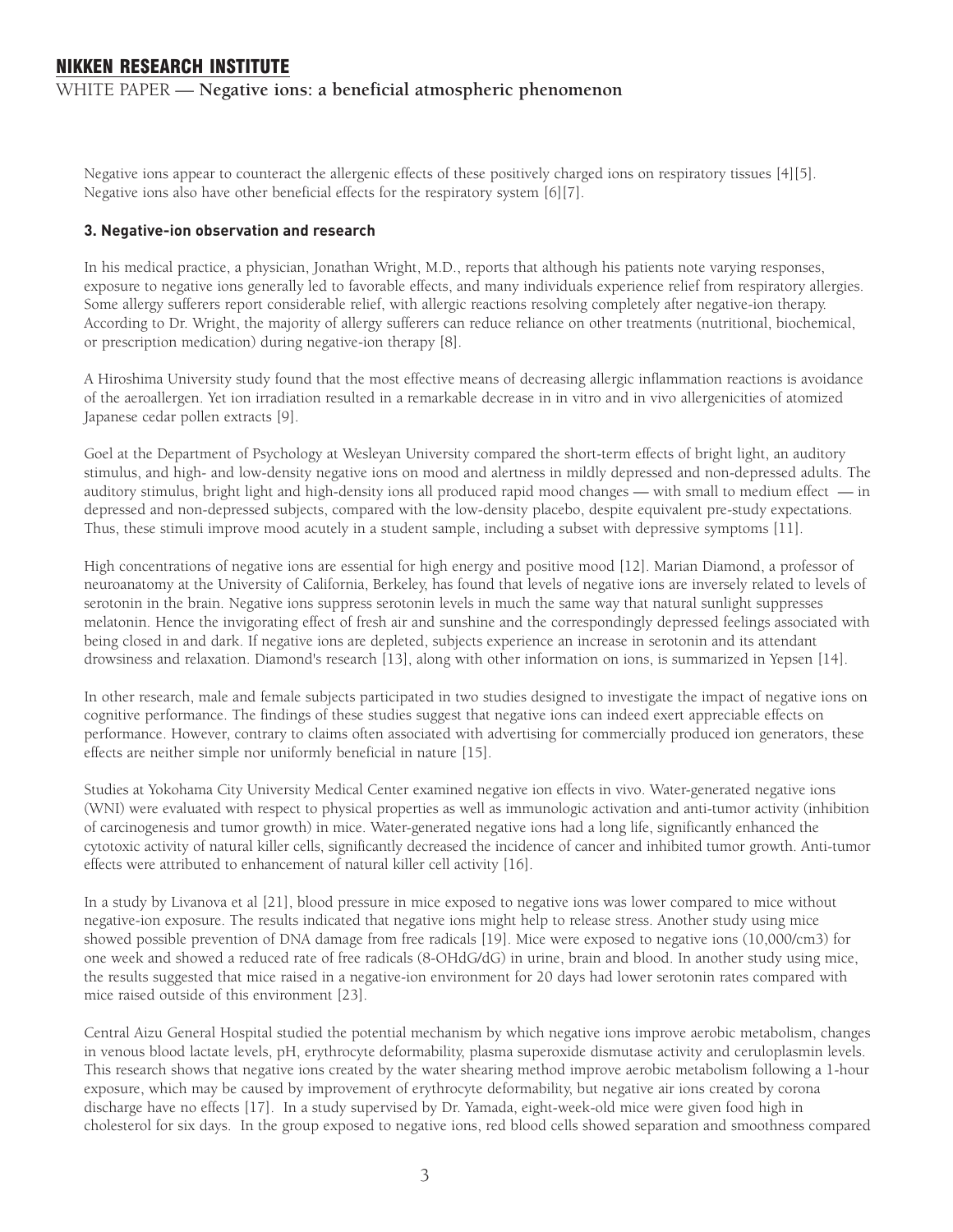WHITE PAPER — **Negative ions: a beneficial atmospheric phenomenon**

with clumped blood cells evident in the group without negative ion exposure [18].

Another potential area of benefit with negative ions is in postoperative recovery. Patients who were given negative ion exposure (2100/cc) after surgery were found to show lower levels of lactic acid after four hours and recovered faster [20]. At the recovery stage, during a bicycle pedaling exercise, negative ions helped to lower the serotonin rate, which indicated improved recovery [24]. Out of eight manic-depressive patients who were exposed to negative ions (40,000-60,000 ions/ cm3, ozone density 50 ppb), seven of them showed an improvement in symptoms of sleep disorder and improved concentration, from lowered serotonin levels in the brain [22].



**Figure 1.** Reduction of microbial air pollution in a dental clinic by ionization (Pennsylvania State University, Aerobiological Engineering)

Figure 1 shows the Colony Forming Units (CFU) measured with and without ionization in a dental clinic by Gabbay et al [25]. Airborne microbial levels were reduced by 32-52% with ionization. Gabbay also found that horizontal plates picked up considerably more cultures than vertical plates, strongly suggesting that settling-out of ionized particles was the primary mode of removal.



**Figure 2.** Reduction of Mean CFU by ionization in a patient room (Pennsylvania State University, Aerobiological Engineering)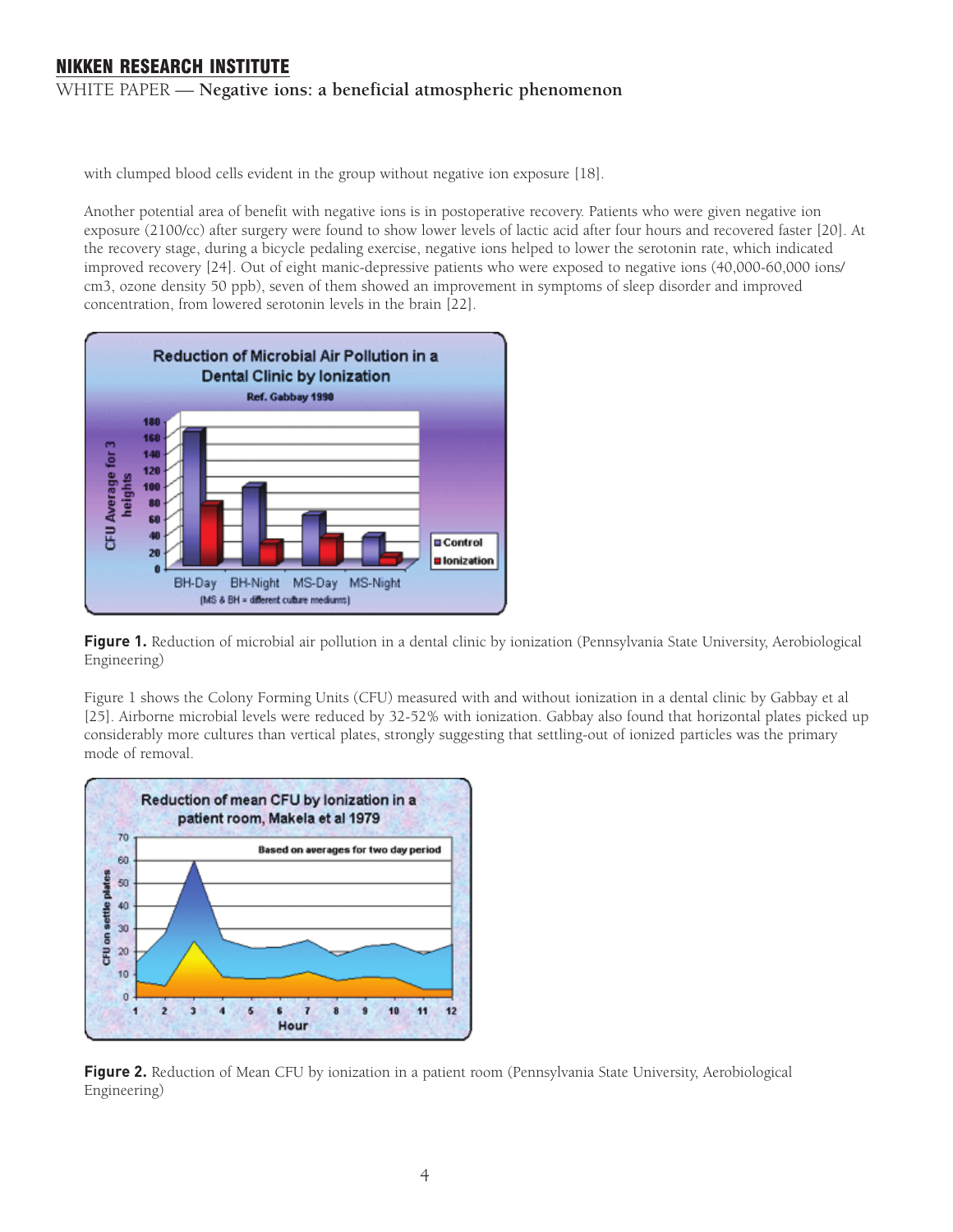#### WHITE PAPER — **Negative ions: a beneficial atmospheric phenomenon**

Figure 2 summarizes the results of studies by Makela et al [26], who found that bacterial aerosols in patient rooms of a burn and plastic surgery unit could be reduced with air ionization. Variations in the bacterial levels were associated with bedchanging and other room activities. The humidity in the rooms was low, which may have enhanced the effect.



Figure 3. Reduction of Staphylococcus aureus isolation with ionization of  $-5kV$  (Pennsylvania State University, Aerobiological Engineering)

Figure 3, also based on results from Makela et al [26], specifically identified Staphylococcus aureus levels in a room with and without ionization. The average for two days of monitoring indicated a definitive reduction in airborne levels. Staphylococcus aureus is a potential nosocomial infectious agent of wounds and burns.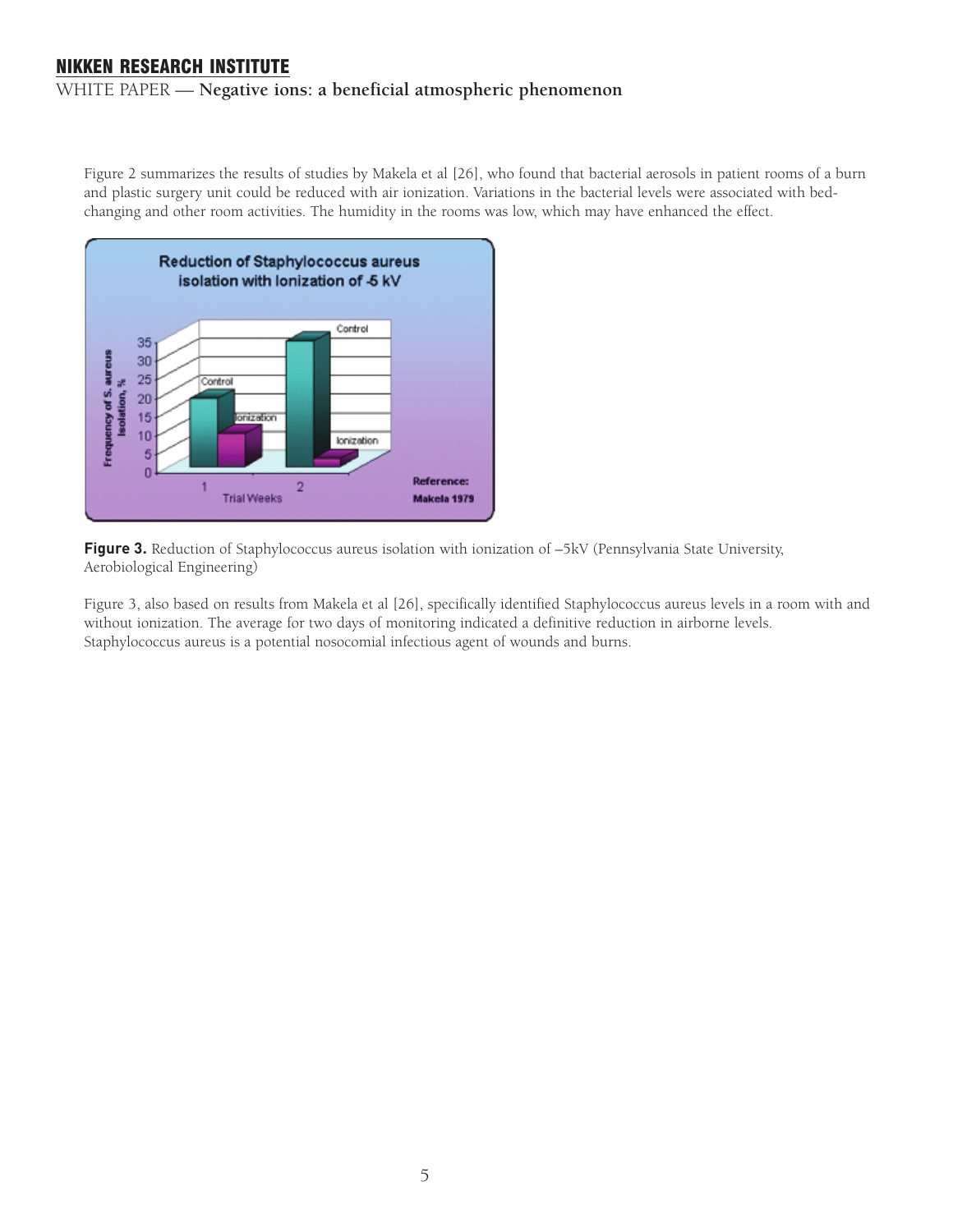WHITE PAPER — **Negative ions: a beneficial atmospheric phenomenon**

#### **4. References**

- 1. Mann D. Negative ions create positive vibes. Webmd, May 6, 2002. (http://www.webmd.com/balance/features/negative-ions-create-positive-vibe)
- 2. Ionized air (negative ions). Health Infocenter, Cedars-Sinai Health System. (http://healthinfo.cedars-sinai.edu/library/healthguide/en-us/Cam/topic.asp?hwid=hn-2953007)
- 3. How aerosol chemtrails affect atmospheric ions. (http://ion\_effects.tripod.com/)
- 4. Gualtierotti R, Solimene U, Tonoli D. Ionized air respiratory rehabilitation technics. Minerva Medica 68:3383-9, 1977.
- 5. Jones DP, O'Connor SA, Collins JV et al. Effect of long-term ionized air treatment on patients with bronchial asthma. Thorax 31(4):428-32, 1976.
- 6. Llaurado JG, Sances A, Battocletti JH. Biologic and clinical effects of low-frequency magnetic and electric fields. Springfield IL: Charles C. Thomas, 1974.
- 7. Soyka F, Edmonds S. The Ion Effect. Bantam, 1977.
- 8. Jonathan V Wright, MD. Personal correspondence.
- 9. Kawamoto S, Oshita M, Fukuoka N, Shigeta S, Aki T, Hayashi T, Nishikawa K, Ono K. Decrease in the allergenicity of Japanese cedar pollen allergen by treatment with positive and negative cluster ions. Int Arch Allergy Immunol 141(4):313- 21. 2006.
- 10. Terman M, Terman JS. Controlled trial of naturalistic dawn simulation and negative air ionization for seasonal affective disorder. Am J Psychiatry Dec 163 (12):2126-33. 2006.
- 11. Goel N, Etwaroo GR. Bright light, negative air ions and auditory stimuli produce rapid mood changes in a student population: a placebo-controlled study. Psychol Med Sep 36(9):1253-63,2006.
- 12. Thayer RE. Biopsychology of Mood and Arousal. Oxford University Press, New York, 1989.
- 13. Diamond M. Enriching Heredity: The Impact of the Environment on the Anatomy of the Brain. Free Press New York, 1988.
- 14. Yepsen RB Jr. How to Boost your Brain Power: Achieving Peak Intelligence, Memory and Creativity. Rodale, Emmaus, Pa., 1987.
- 15. Baron RA. Effects of negative ions on cognitive performance. J of Appl Psychology v72 n1 p131(7), Feb 1987.
- 16. Yamada R, Yanoma S, Akaike M, Tsuburaya A, Sugimasa Y, Takemiya S, Motohashi H, Rino Y, Takanashi Y, Imada T. Water-generated negative air ions activate NK cell and inhibit carcinogenesis in mice. Cancer Lett 8;239(2):190-7, 2006.
- 17. Iwama H. Negative air ions created by water shearing improve erythrocyte deformability and aerobic metabolism. Indoor Air 14(4):293-7, 2004.
- 18. Yamada S, Chino D Inhibitory effects of NAI on erythrocyte aggregation. Med & Biology 141(3): 79-83, 2000.
- 19. Ryushi T et al. Inhibitory effects of NAI on 8-OHdG generation, (to be published).